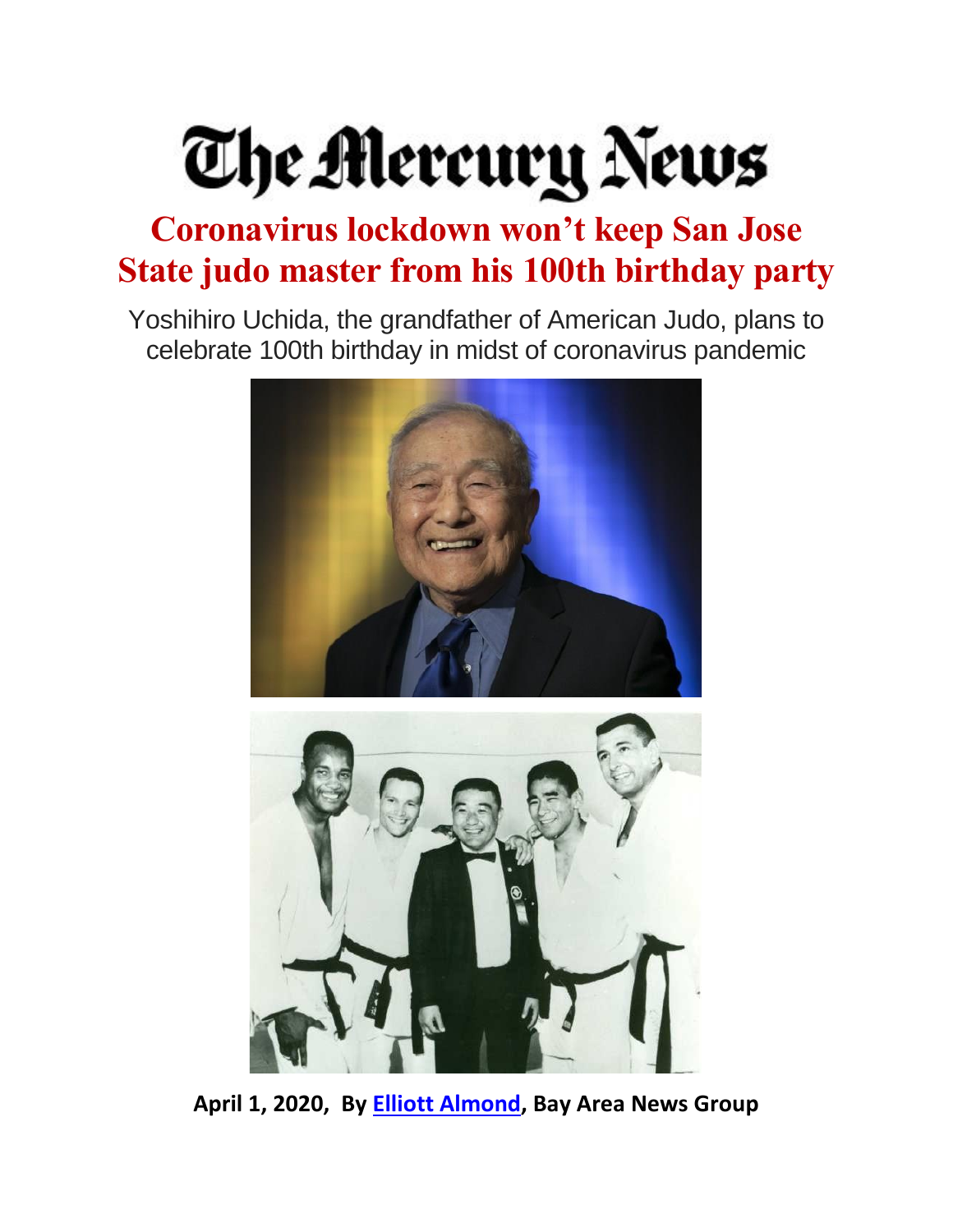SARATOGA — Yoshihiro Uchida, the grandfather of American judo and a San Jose fixture since 1940, plans a new way to celebrate his 100th birthday on Wednesday.

Instead of attending a now-canceled gala dinner in his honor Uchida expects to pass the milestone participating in a Zoom video conference call for the first time.

In another example of the small ways Americans are adjusting to life during the global coronavirus pandemic, Uchida's family and friends are using whatever means possible to commemorate the occasion. The man known as "Yosh" is game.

"I never thought I'd reach 100 but I feel very happy that I have," he said this week.

San Jose State University judo coach Yoshihiro Uchida smiles after being honored for 70 years of service coaching judo for the University, at the Diaz Compean Student Union at San Jose State University, in San Jose, on Thursday, April 5, 2017. (LiPo Ching/Bay Area News Group)

Daughter Lydia Uchida-Sakai said they will practice using Zoom with the family patriarch on a 55-inch television screen at her father's home in Saratoga. Later, about a dozen friends from the San Jose State judo community expect to join the call.

Uchida, the coach of the U.S. team in 1964 when judo was introduced at the Tokyo Games, still will get to enjoy a dinner party with cake. But the dinner will include only immediate family members at the Saratoga home that sits just below some of the area's wineries. The menu was not selected as of Monday, but Uchida-Sakai said she was considering making a pot roast like her mother used to do for birthdays.

If not for the shelter-in-place orders, Uchida probably would have had a busy calendar, his daughter said.

"Normally on his birthday he has dates already," she said. "He has birthday parties ongoing. They usually last a month."

It's not a surprise. Uchida, born April 1, 1920, has a large extended family through martial arts and as a leader of San Jose's Japantown district. He turned San Jose State into a national power in judo after organizing the inaugural collegiate national championship in 1962. He led San Jose State to its first of more than 40 titles at the event.

The 5-foot-5-inch black belt turned the South Bay into a judo grooming ground that has spawned 18 Olympians, including retired U.S. senator Ben Nighthorse Campbell, R-Colorado. Uchida has missed only three Summer Olympics since serving as the coach in 1964.

The centenarian was scheduled to return to Tokyo for the 2020 Olympics that have been moved to the summer of 2021.

Just another obstacle, Uchida said.

"I've got to survive to enjoy the things that I have planned," he said. "If I'm around for 101 I might as well do something."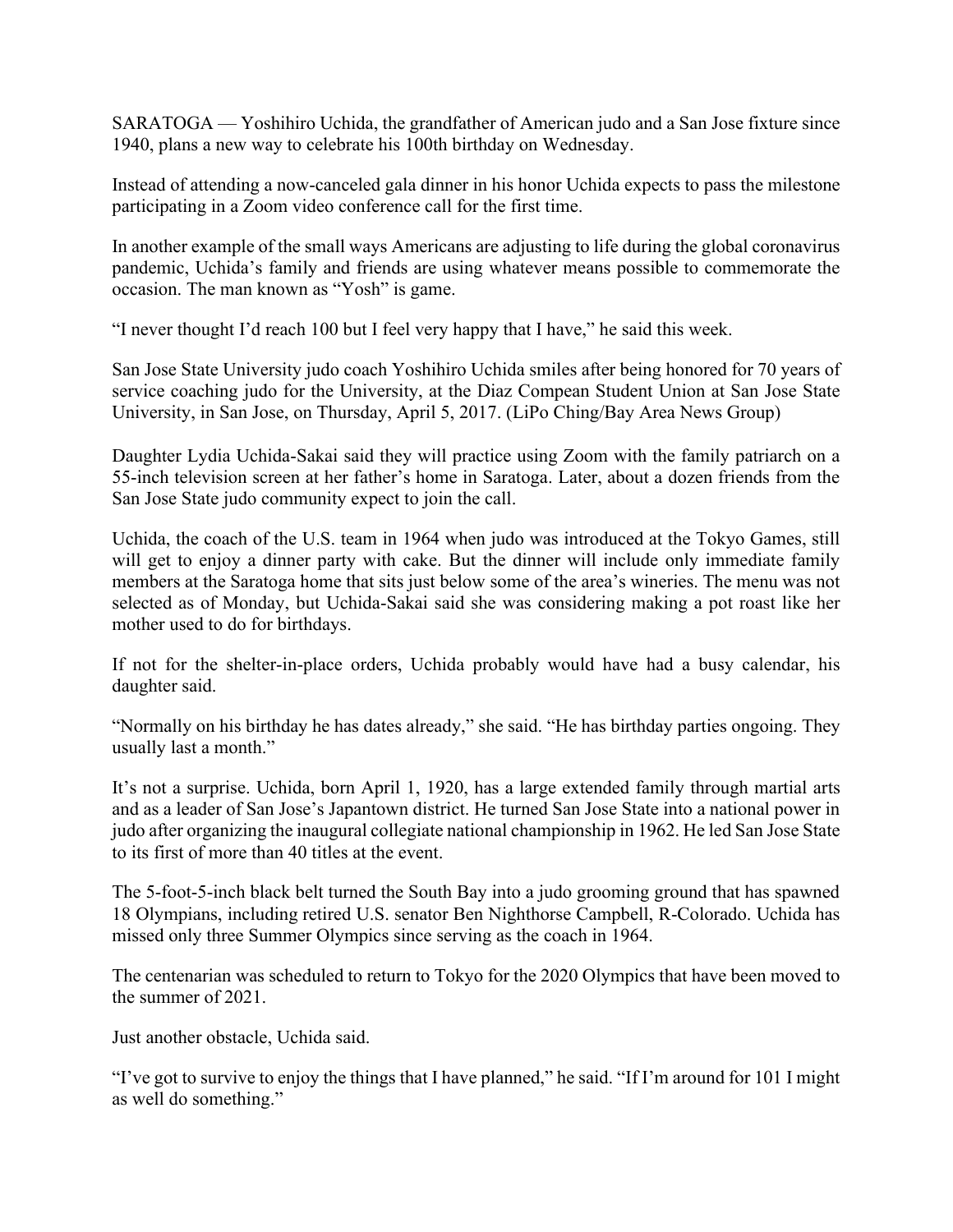The attitude does not surprise Mike Swain, a four-time Olympian who runs the San Jose State judo club with Uchida.

Swain recalled this week how his former coach, at age 96, got stuck in Miami overnight on the way to the Rio Games in 2016. Two men associated with San Jose State's judo club accompanied Uchida, who disappeared at the airport. The chaperones found him with flight attendants who had taken Uchida to their airline club lounge.

By the time the group landed in Rio they had two hours to reach the Olympic judo stadium where San Jose State star Marti Malloy was competing. Despite the hectic trip, Uchida insisted they head straight to the arena.

Uchida was a black belt who founded San Jose State's judo program. Swain said Uchida's fighting spirit has kept the master martial artist going. "He has been through a lot," Swain said. "He's a fighter who doesn't give up."

Uchida was born in Calexico but spent his youth in Garden Grove, where he said his family grew strawberries and tomatoes after giving up dairy farming in the Imperial Valley.

One of four children of Japanese immigrants, Uchida worked on the family farm and attended programs at local community centers to learn about his ancestral culture. Uchida took up judo at age 10.

Uchida recalled his week how tough the farming experience had been. It is the main reason he decided to attend college, he said. Uchida enrolled at Fullerton Junior College in Orange County but after one semester, a roommate suggested they transfer to San Jose State.

"Where's that," Uchida recalled asking.

"They got a teacher's college and a good football team," his roommate replied.

Uchida was sold on the idea of watching college football.

He began in the chemical engineering program at San Jose State in 1940. Soon, Uchida became a student-coach of the school's judo program. He also competed as a wrestler.

World War II interrupted Uchida's education. The U.S. Army drafted him after the Japanese attack on Pearl Harbor, Hawaii, on Dec. 7, 1941. He served four years in a segregated Japanese-American unit in bases throughout the United States.

As he approached 100 years, Uchida reflected on the struggles of Japanese Americans after the Pearl Harbor attack.

"All of a sudden the government closed us down and we had to move, and everything had to be given away," he said of the family farm. "It was sad to see somebody come in with a truck and trailer and just tear up the whole field. Those were crushing times."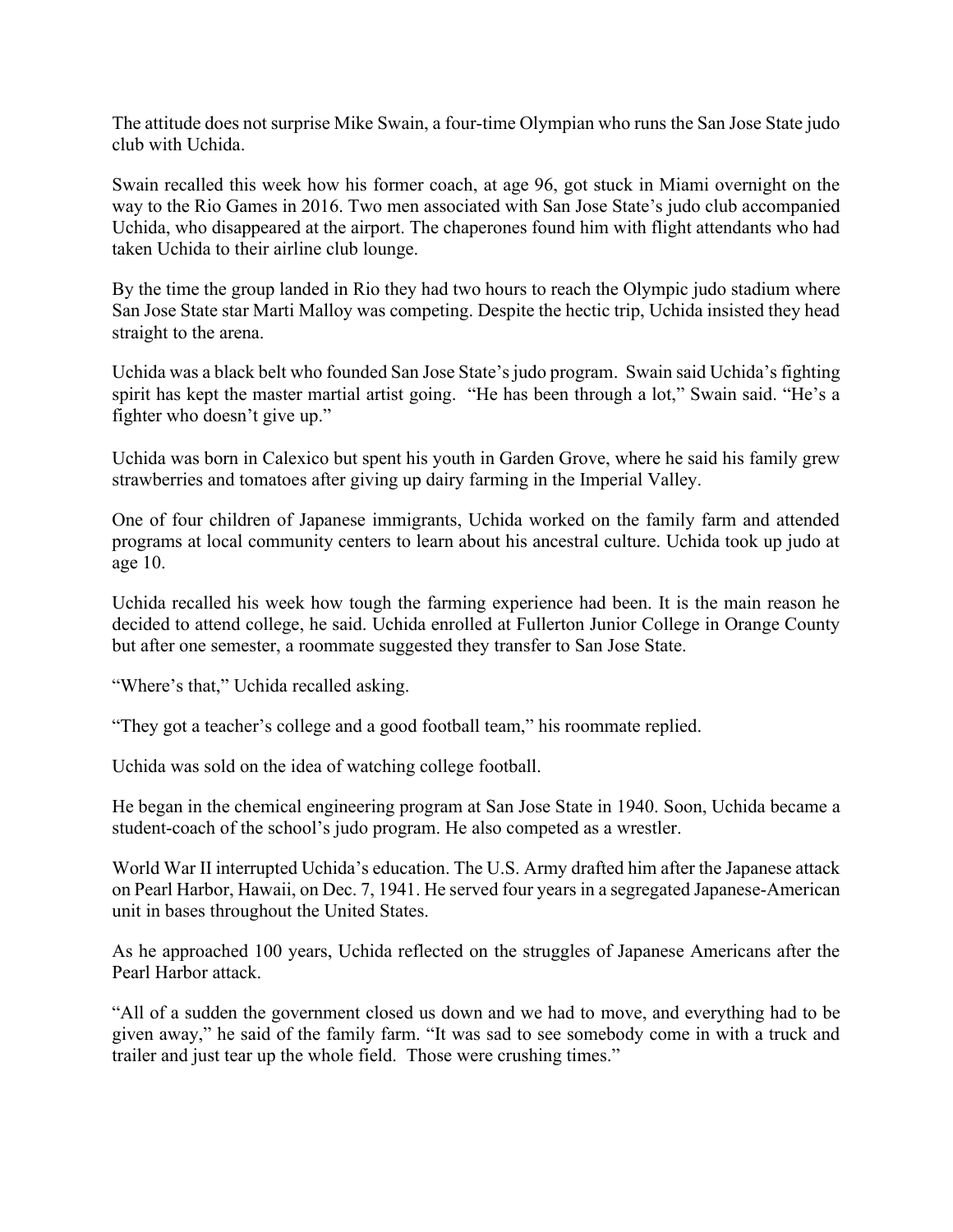While Uchida worked as a laboratory technician in the medical corps during the war, the rest of his family members were sent to internment camps as part of President Franklin D. Roosevelt's decision to relocate 110,000 Japanese and Japanese-Americans from the West Coast.

In a strange historical twist, Yoshihiro Uchida Hall — now San Jose State's dojo for judo — was used as a Santa Clara County processing center for interns. Uchida's parents were sent to Poston, Arizona. His brothers landed at the Tule Lake Relocation Center in the eastern Sierra. His sister and her husband were interned in Idaho.

"I'm here to be able to tell people what it was like to stand there and watch while they took everything from under you," Uchida said. "Your whole life's accomplishments are taken away."

Decades later, Uchida built a medical laboratory business in the South Bay while growing San Jose State's judo program. He left his mark on the community beyond the dojo.

By 1989, Uchida had sold his chain of laboratories to Unilab for \$30 million. He founded the Japanese American Chamber of Silicon Valley in 1996.

Uchida said he never forgot the irony of representing a country at the 1964 Summer Olympics that had placed his family in internment camps.

"People used to say you have to take life in stride," he said. "I used to say what are they talking about? But now I understand."

Swain said the video party would be like a flower blossoming.

"Everything is so depressing right now," he said. "People forget real life goes on."



**[Sensei Gary Goltz,](http://goltzjudo.com/senseigary.html) President of Nanka Judo Yudanshakai with Yosh Uchida, Judan in 2016**